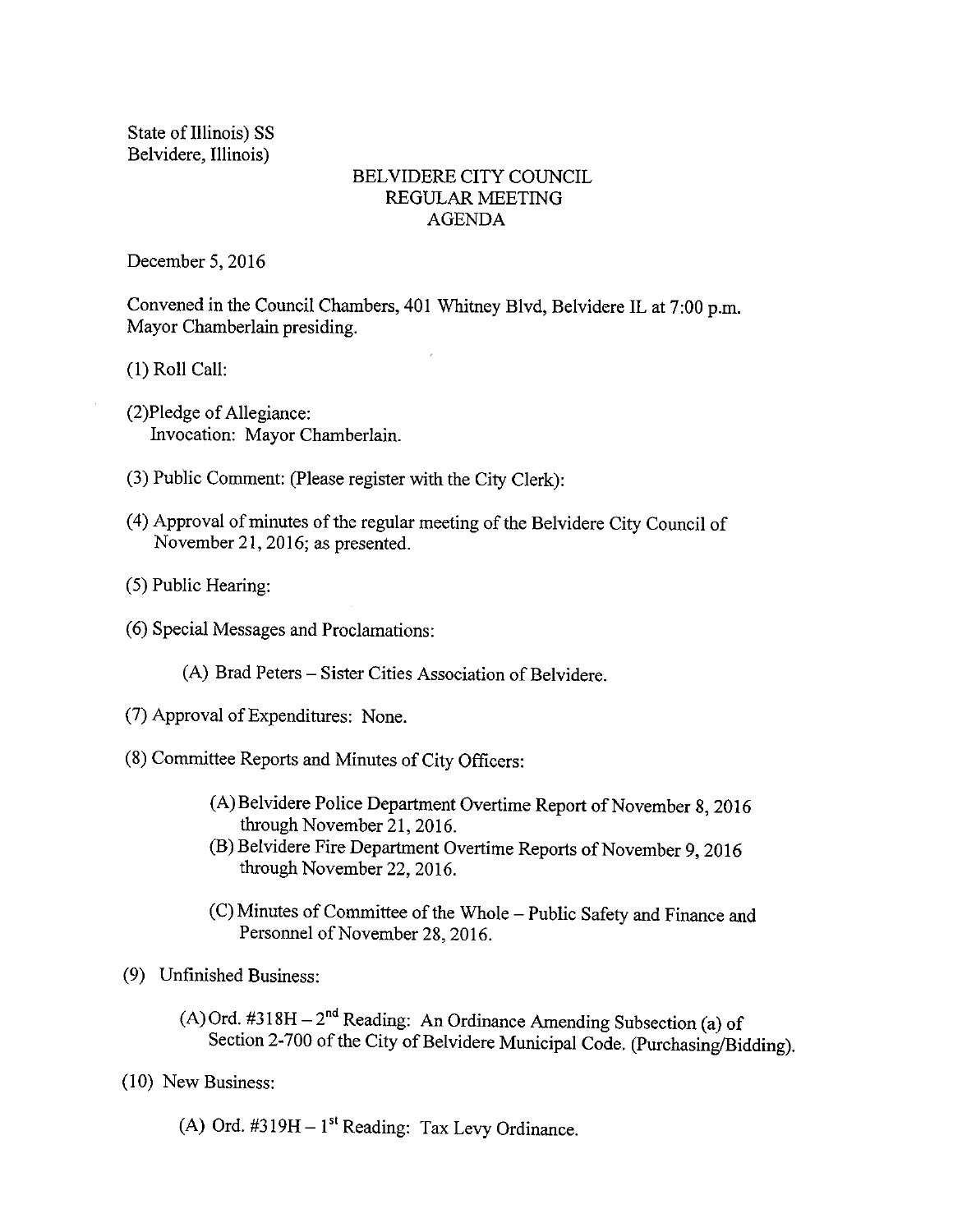- (B) Ord.  $\text{\#320H} 1^{\text{st}}$  Reading: An Ordinance Making a Levy and Providing for a Special Service Area #2 Tax in the City of Belvidere, Boone County, Illinois for the Fiscal Year Beginning May 1, 2016 and Ending April 30, 2017.
- (C) Ord.  $\#321H 1$ <sup>st</sup> Reading: An Ordinance Making a Levy and Providing for a Special Service Area #3 Tax in the City of Belvidere, Boone County, Illinois for the Fiscal Year Beginning May 1, 2016 and Ending April 30, 2017.

Motions forwarded from Committee of the Whole— Public Safety and Finance and Personnel of November 28, 2016. Motion of Finance— Chairman Ratcliffe:

A) Motion to approve the health renewal with Williams Manny for 2017 with Blue Cross Blue Shield for medical and city self-funding for dental.

Motions of Public Safety— Chairman Crawford.

- $(B)$  Motion to accept check #136637 in the amount of \$2,822.01 from EOTech to apply towards the purchase of eight (8) Aimpoint Patrol Rifle Optics at a cost not to exceed \$3,080. The remaining \$257.99 would be paid from the Belvidere Police Department's Equipment line item.
- (C) Motion to accept the donations of \$200 from Dean Foods Company and \$250 from Gallano Trucking, Inc. for the purchase of supplies for the Belvidere Police Department's "Badges with Books" Program.

11) Adjournment: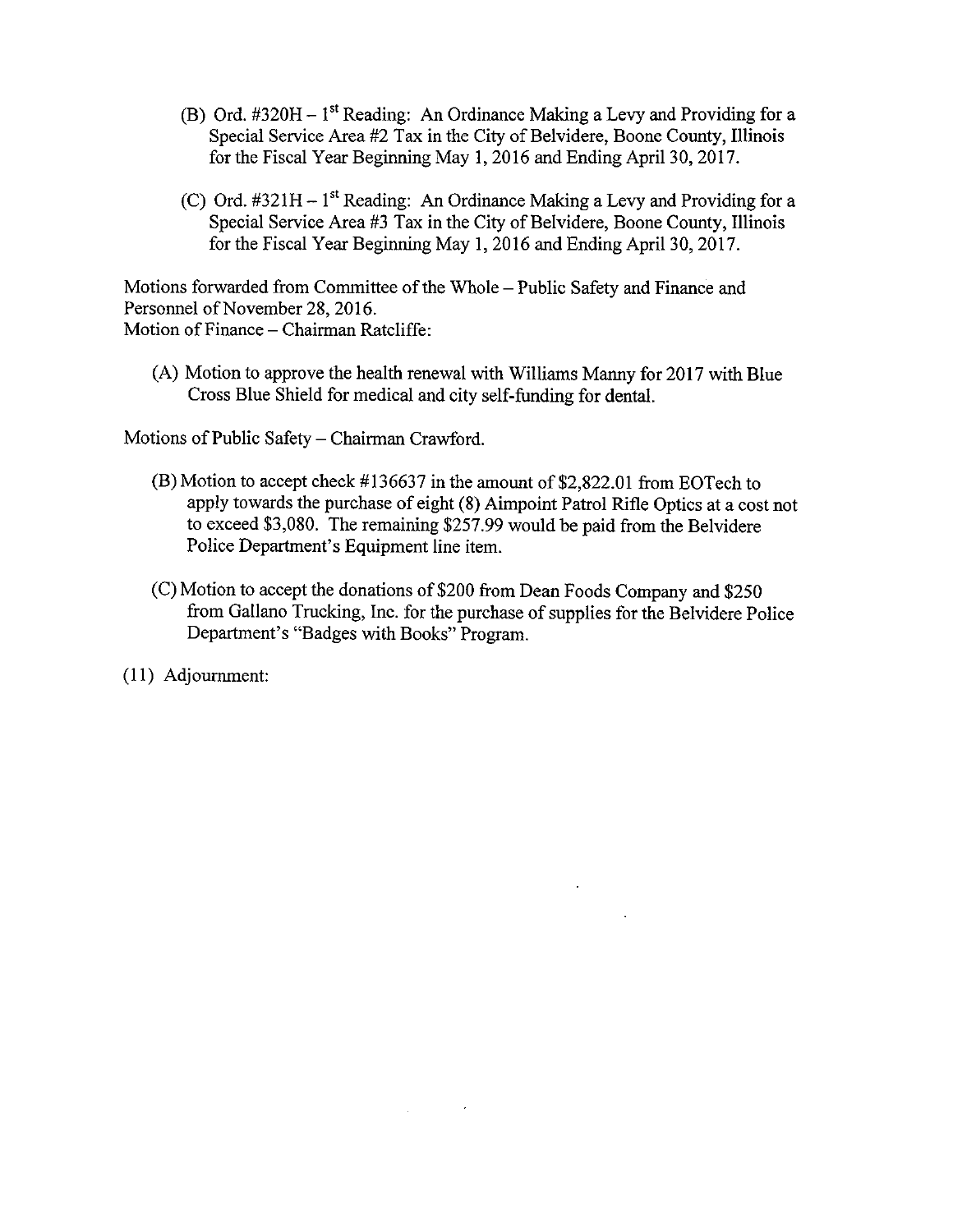State of Illinois SS Belvidere, Illinois

## Belvidere City Council Regular Session **Minutes**

Date: November 21, 2016

Convened in the Belvidere City Council Chambers, 401 Whitney Blvd, Belvidere Illinois at 7 p.m.

Mayor Chamberlain presiding:

### 1) Roll Call: Present: D. Arevalo, R. Brooks, J. Sanders, G. Crawford, W. Frank, T. Ratcliffe, M. Sanderson, D. Snow and C. Stevens. Absent: C. Morris.

Other staff members in attendance:

Budget and Finance Director Becky Tobin, Building Director Lesa Morelock, Public Works Director Brent Anderson, Treasurer Ric Brereton, Fire Chief Hyser, Police Chief Noble, City Attorney Drella and City Clerk Arco.

- (2) Pledge of Allegiance: Invocation: Mayor Chamberlain:
- 3) Public Comment:
- 4) Approval of Minutes:
	- A)Approval of minutes of the regular meeting of the Belvidere City Council of November 7, 2016; as presented.

Motion by Ald. Sanderson,  $2<sup>nd</sup>$  by Ald. Crawford to approve the minutes of the regular meeting of the Belvidere City Council of November 7, 2016. Roll Call Vote: 9/0 in favor. Ayes: Brooks, Crawford, Sanders, Frank, Ratcliffe, Sanderson, Snow, Stevens and Arevalo. Nays: None. Motion carried.

5) Public Hearing: None.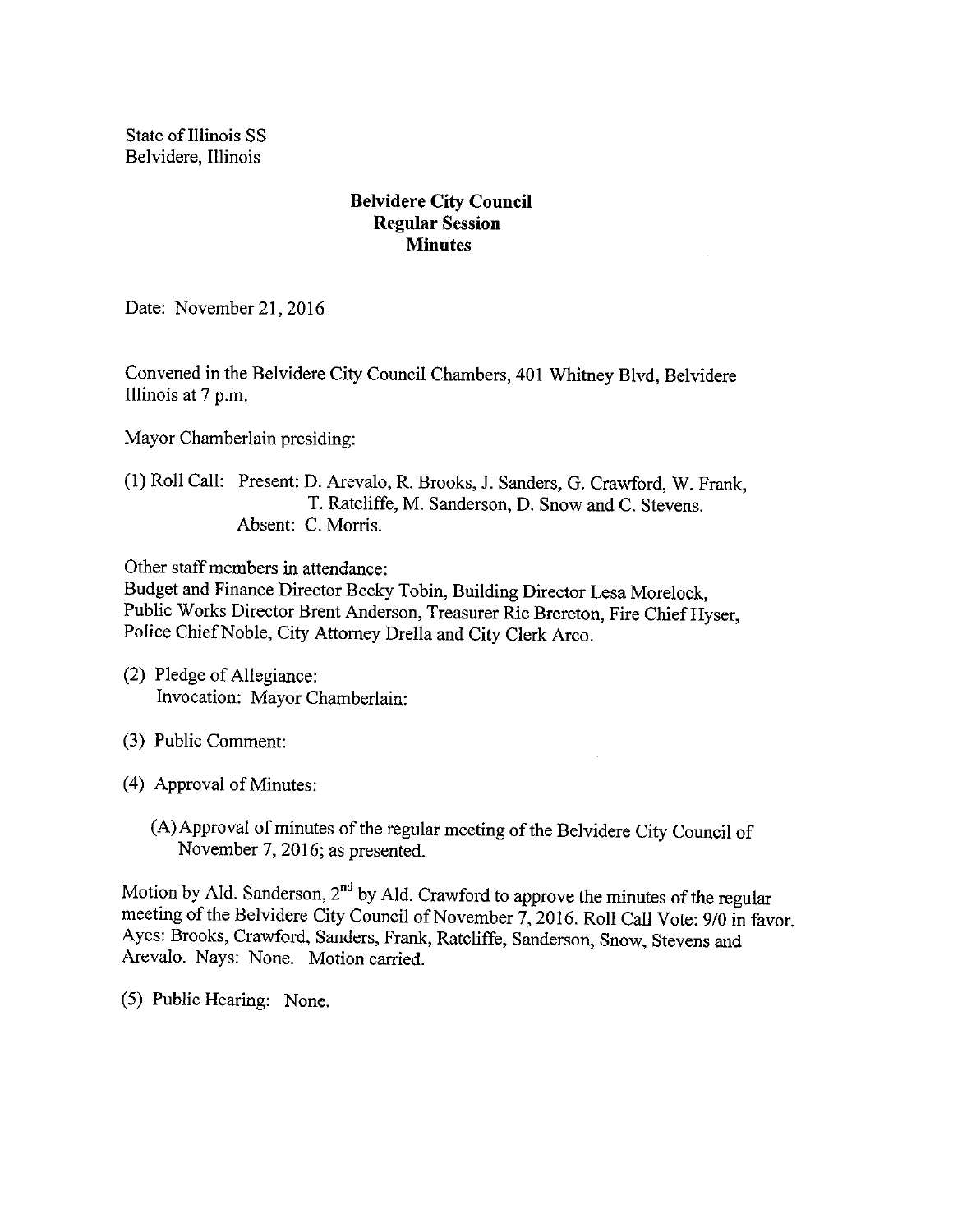- 6) Special Messages and Proclamations:
	- A) Mayor Chamberlain thanked the volunteers who participated in the Rockford Action Agency Senior Thanksgiving Luncheon hosted by the First United Methodist Church.
	- B) Mayor Chamberlain wished everyone a Happy Thanksgiving Holiday.

(7) Approval of Expenditures: General & Special Fund Expenditures:  $$2,521,268.95$ Water & Sewer Fund Expenditures: \$975,974.63

Motion by Ald. Snow, 2<sup>nd</sup> by Ald. Ratcliffe to approve the General & Special Fund Expenditures in the amount of \$2,521, 268. 95. Roll Call Vote: 9/0 in favor. Ayes: Sanders, Crawford, Frank, Ratcliffe, Sanderson, Snow, Stevens, Arevalo and Brooks. Nays: None. Motion carried.

Motion by Ald. Crawford,  $2^{\text{nd}}$  by Ald. Frank to approve the Water  $\&$  Sewer Fund Expenditures in the amount of \$975, 974.63. Roll Call Vote: 9/0 in favor. Ayes: Crawford, Frank, Ratcliffe, Sanderson, Snow, Stevens, Arevalo, Brooks and Sanders. Nays: None. Motion carried.

- 8) Committee Reports & Minutes of City Officers:
	- A) Belvidere Police Department Overtime Report of October 25, 2016 through November 7, 2016.
	- B) Belvidere Fire Department Overtime Report of October 26, 2016 through November 8, 2016.
	- C) Building Department Revenue Report for October 2016.
	- D) Community Development/Planning Department Report for October 2016.
	- E) Monthly Treasurer' <sup>s</sup> Report for October 2016.
	- F) Monthly General Fund Report for October 2016.
	- G) Monthly Water/Sewer Fund Report for October 2016.

Let the record show these reports were read and placed on file.

H) Minutes of Committee of the Whole— Building, Planning and Zoning and Public Works of November 14, 2016.

Motion by Ald. Crawford,  $2^{nd}$  by Ald. Snow to approve the minutes of Committee of the Whole—Building, Planning and Zoning and Public Works of November 14, 2016. Roll Call Vote: 9/0 in favor. Ayes: Frank, Ratcliffe, Sanderson, Snow, Stevens, Arevalo, Brooks, Sanders and Crawford. Nays: None. Motion carried.

9) Unfinished Business: None.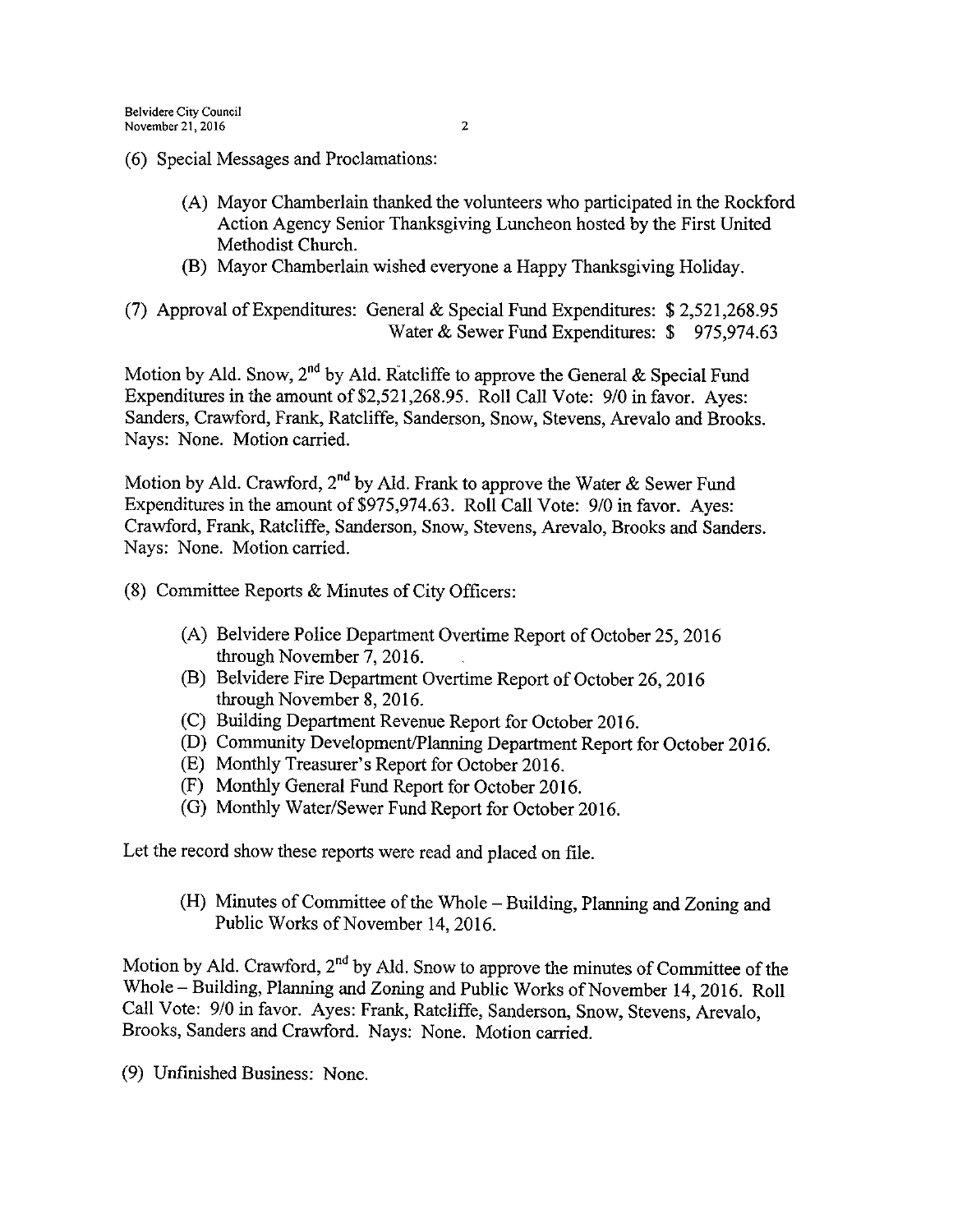Belvidere City Council November  $21, 2016$  3

10) New Business:

(A) Ord.  $\#318H - 1^{st}$  Reading: An Ordinance Amending Subsection (a) of Section 2-700 of the City of Belvidere Municipal Code.

Let the record show Ord. #318H was placed on file for first reading.

Motions forwarded from Building, Planning and Zoning and Public Works of November 14, 2016.

- (A) Motion to approve the appointment of Alissa Maher to the Planning and Zoning Commission. Roll Call Vote: 9/0 in favor. Ayes: Ratcliffe, Sanderson, Snow, Stevens, Arevalo, Brooks, Sanders, Crawford and Frank. Nays: None. Motion carried.
- B) Motion to approve the proposal from Bill Miller Logging at an hourly rate of 650 per hour for grinding of the City' <sup>s</sup> branch pile. This work will be paid for from line item 01-5-310-6826. Roll Call Vote: 9/0 in favor. Ayes: Sanderson, Snow, Stevens, Arevalo, Brooks, Sanders, Crawford, Frank and Ratcliffe. Nays: None. Motion carried.
- (C) Motion to approve the appointment of Alexandra (Sandie) Omiotek to the Historic Preservation Committee. Roll Call Vote: 9/0 in favor. Ayes: Snow, Stevens, Arevalo, Brooks, Sanders, Crawford, Frank, Ratcliffe and Sanderson. Nays: None. Motion carried.

11) Adjournment:

Motion by Ald. Crawford, 2<sup>nd</sup> by Ald. Snow to adjourn the meeting at 7:09 p.m. Aye voice vote carried. Motion carried.

Mayor

Attest: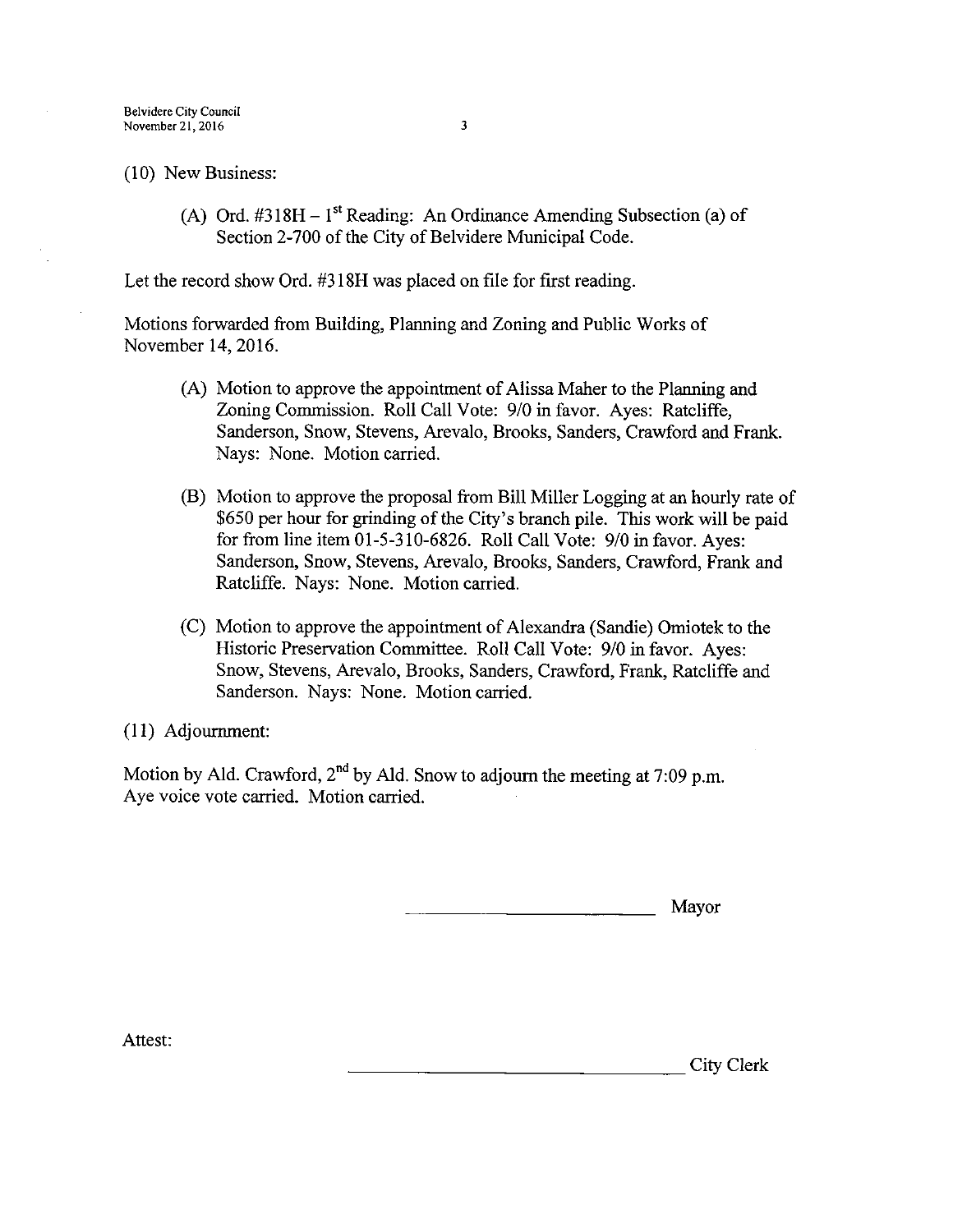Minutes Committee of the Whole Public Safety and Finance and Personnel<br>November 28, 2016 6:00 p.m. November 28, 2016

Call to Order - Mayor Chamberlain.

Aldermen Present: D. Arevalo, R. Brooks, J. Sanders, G. Crawford, C. Morris, M. Sanderson, and C. Stevens .

Aldermen Absent: W. Frank, T. Ratcliffe and D. Snow.

Also in attendance: Treasurer Ric Brereton, Budget and Finance Director Becky Tobin, Fire Chief Hyser, Captain Zumbragel, Police Chief Noble, City Attorney Drella and City Clerk Arco.

Public Comment: None.

Public Forum: None.

Reports of Officers, Boards and Special Committees:

Williams Manny - Health Renewal for 2017.

Motion by Ald. Brooks, 2<sup>nd</sup> by Ald. Crawford to approve the health renewal with Williams Manny for 2017 with Blue Cross Blue Shield for medical and city self-funding for dental. Aye voice vote carried. Motion carried.

1. Public Safety, Unfinished Business: None.

2. Public Safety, New Business:

A) EOTech Voluntary Refund.

Motion by Ald. Crawford, 2<sup>nd</sup> by Ald. Sanders to accept check #136637 in the amount of \$2,822.01 from EOTech to apply towards the purchase of eight (8) Aimpoint Patrol Rifle Optics at a cost not to exceed  $$3,080$ . The remaining 257 . 99 would be paid from the Belvidere Police Department's Equipment line item. Aye voice vote carried. Motion carried.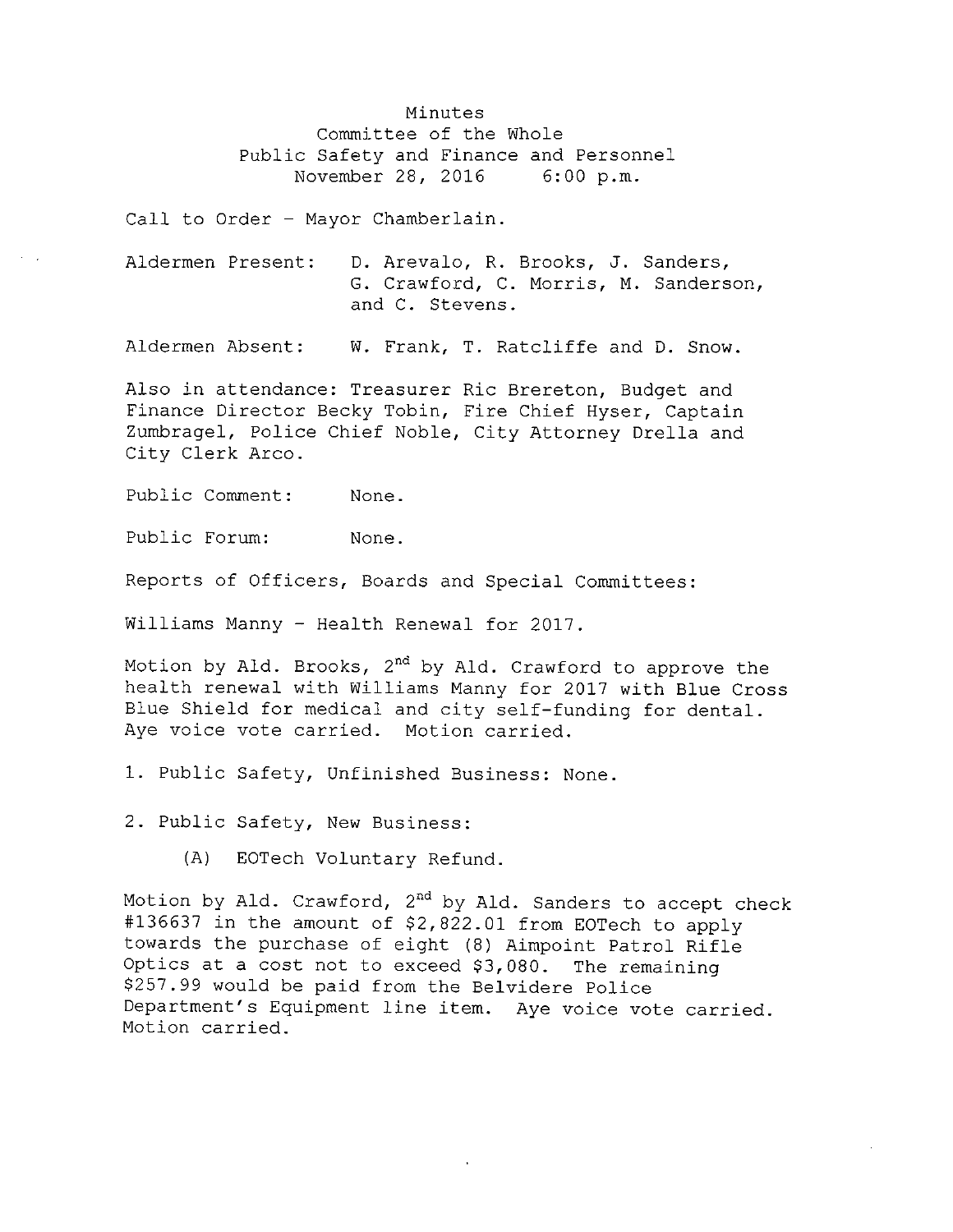Committee of the Whole November 28, 2016 2

B) Notice of Donations .

Motion by Ald. Morris, 2nd by Ald. Brooks to accept the donations of \$200 from Dean Foods Company and \$250 from Gallano Trucking, Inc. for the purchase of supplies for the Belvidere Police Department' s " Badges with Books" Program. Aye voice vote carried. Motion carried.

C) Fire Apparatus.

Motion by Ald. Crawford, 2<sup>nd</sup> by Ald. Brooks to recommend purchase of an Alexis/HME Custom Top Control Pumper at a cost of \$472, 285 . ( This will return directly to Council in ordinance form for inclusion of contract and financing) . Aye voice vote carried. Motion carried.

3. Finance and Personnel, Unfinished Business: None.

4. Finance and Personnel, New Business: None.

5 . Adjournment :

Motion by Ald. Crawford, 2<sup>nd</sup> by Ald. Brooks to adjourn meeting at 6:40 p.m. Aye voice vote carried. Motion carried.

Mayor

Attest :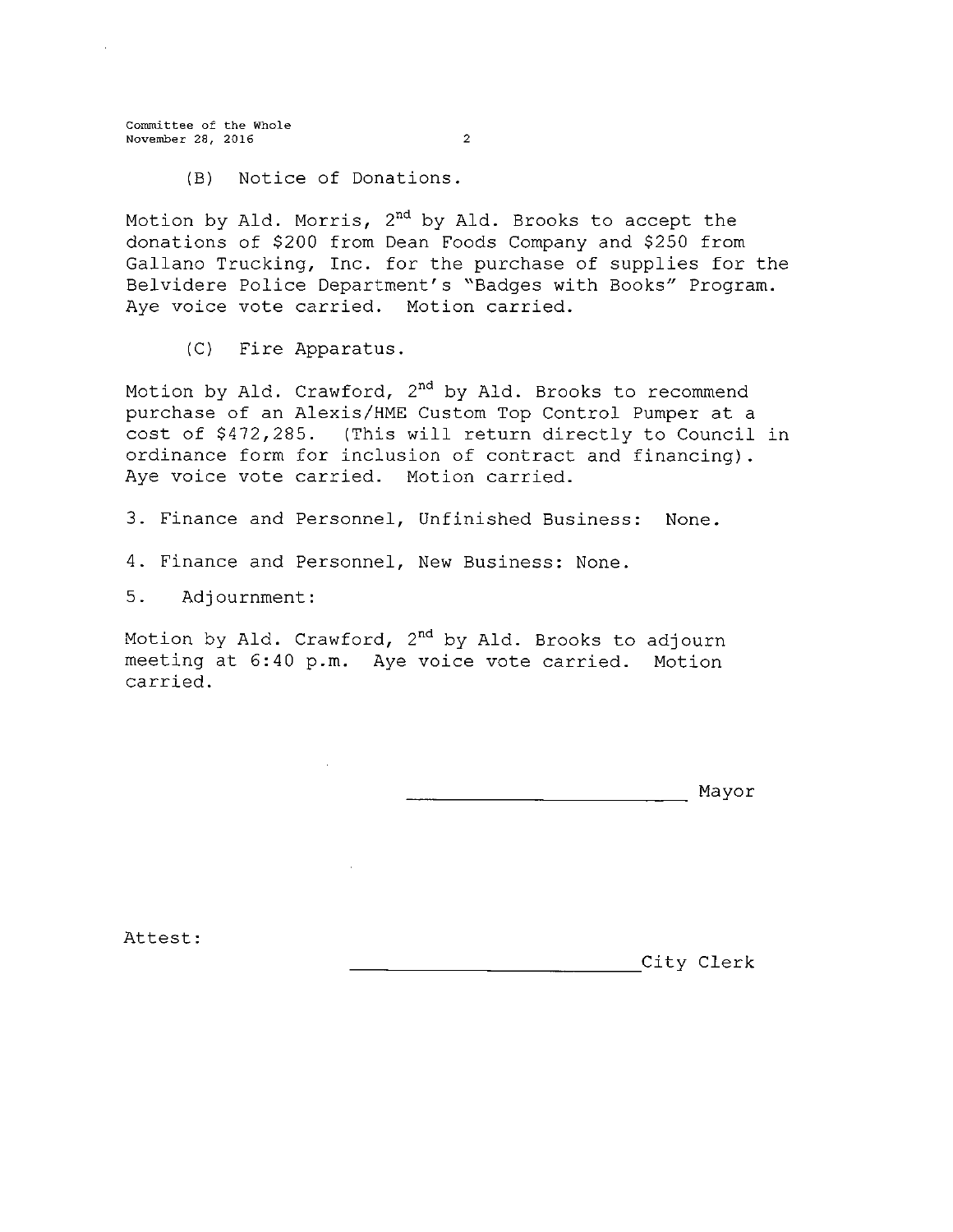### TAX LEVY ORDINANCE

An ordinance levying taxes for all corporate purposes for the City of Belvidere, Boone County, Illinois for the fiscal year beginning May 1, 2016 and ending April 30, 2017.

BE IT ORDAINED by the Mayor and the City Council of the City of Belvidere, Boone County, Illinois:

- Section 1: That a tax for the following sums of money, or as much thereof as may be authorized by law to defray all expenses and liabilities of the City of Belvidere, be and the same is hereby levied for the purposes specified against all taxable property in the City of Belvidere for the year 2017.
- Section 2: That Attachment "A" to this ordinance shall be considered as part of this ordinance as if entirely written within this ordinance and the attachment contains the amount levied for each object or purpose under the heading Amounts to be Raised by Tax Levy".
- Section 3: The following is a summary of the total taxes to be levied:

| Levy Description                        |                         | Amount    |
|-----------------------------------------|-------------------------|-----------|
| <b>Corporate Purpose</b>                | (65 ILCS 5/8-3-1)       | 1,681,524 |
| Fire Protection                         | (65 ILCS 5/11-7-1)      | 20,000    |
| <b>Police Protection</b>                | (65 ILCS 5/11-1-3)      | 20,000    |
| <b>Audit</b>                            | (65 ILCS 5/8-8-8)       | 20,000    |
| Special Road & Bridge                   | (65 ILCS 5/11-81-1 & 2) | 60,000    |
| <b>Street Lighting</b>                  | (65 ILCS 5/11-80-5)     | 200,000   |
| <b>Public Benefit</b>                   | (65 ILCS 5/9-2-39 & 49) | 40,000    |
| Pension (IMRF)                          | (40 ILCS 5/7-171)       | 65,000    |
| Pension (Firefighters)                  | (40 ILCS 5/4-118)       | 968,767   |
| Pension (Police)                        | (40 ILCS 5/3-125)       | 1,085,667 |
| Refuse (Landfill/Recycling)             | (65 ILCS 5/11-19-4)     | 45,000    |
| <b>Liability Insurance</b>              | (745 ILCS 10/9-107)     | 290,000   |
| Tort                                    | (745 ILCS 10/9-107)     | 75,000    |
| <b>Emergency Service &amp; Disaster</b> | (65 ILCS 5/8-3-16)      | 7,000     |
| <b>FICA &amp; Medicare</b>              | (65 ILCS 5/21-110)      | 200,000   |
| Forestry                                | (65 ILCS 5/11-73-1)     | 35,000    |
| <b>TOTAL for City</b>                   |                         | 4,812,958 |
| Library                                 | $(75$ ILCS $5/3-1$ & 4) | 686,566   |
| <b>TOTAL LEVY</b>                       |                         | 5,499,524 |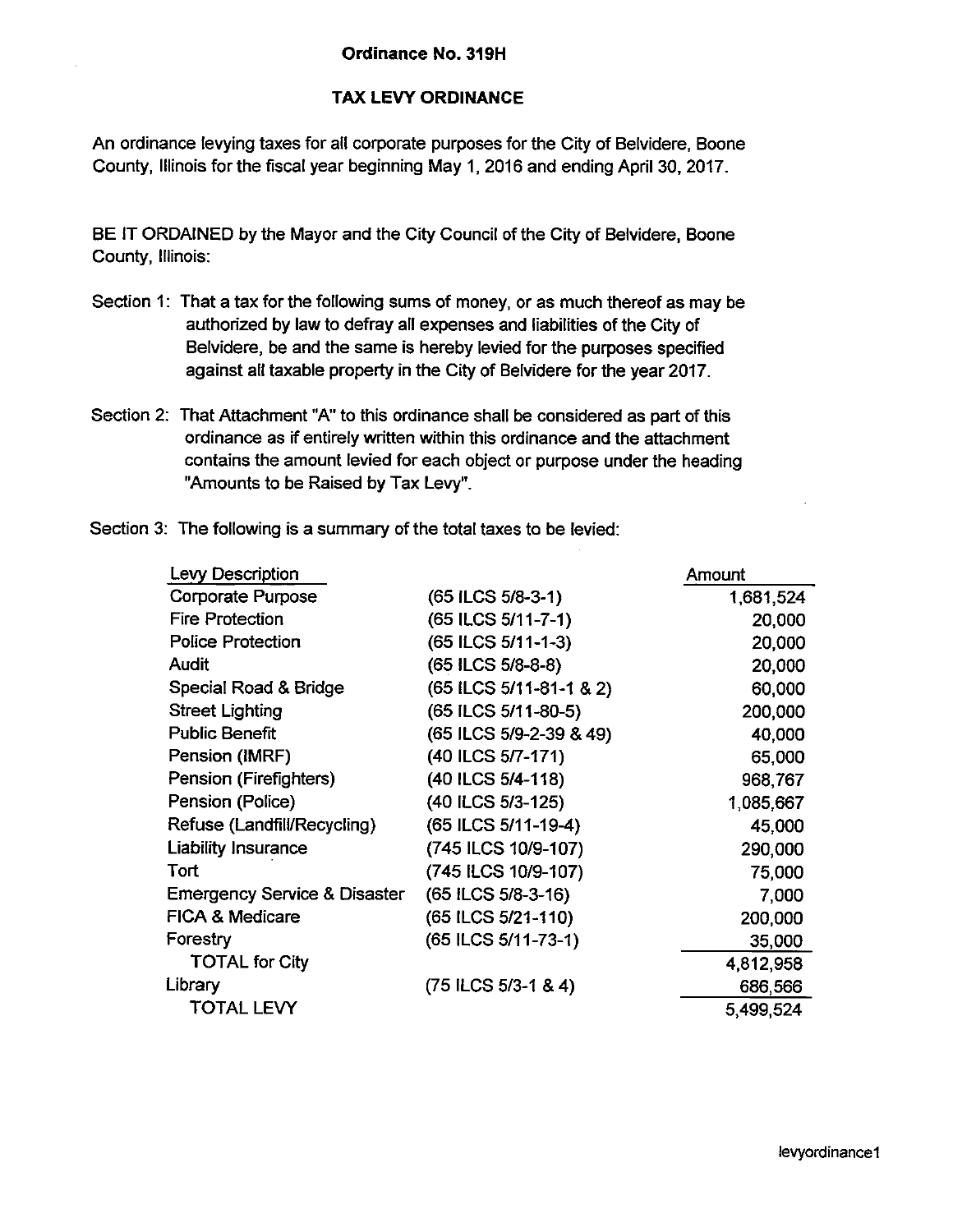- Section 4: The City Clerk shall make and file with the County Clerk of Boone County, a duly certified copy of this ordinance and that the amount levied by the attachment to this ordinance is required by the City of Belvidere and extended upon the appropriate tax books for the fiscal year of the City of Belvidere beginning May 1, 2016, and ending April 30, 2017.
- Section 5: If any section, subdivision, sentence, clause, or part of the attachment to this ordinance is for any reason held invalid or unconstitutional, such decision shall not affect the validity of the remaining portions of this ordinance.
- Section 6: This ordinance shall be in full force and effect immediately upon its passage and approval as provided by law.

Passed by the Council of the City of Belvidere, Illinois, at a regular meeting thereof held on the day of 2016, and approved by me as Mayor on the same day.

AYES:

NAYS:

Michael W. Chamberlain, Mayor

ATTEST:

Shauna Arco, City Clerk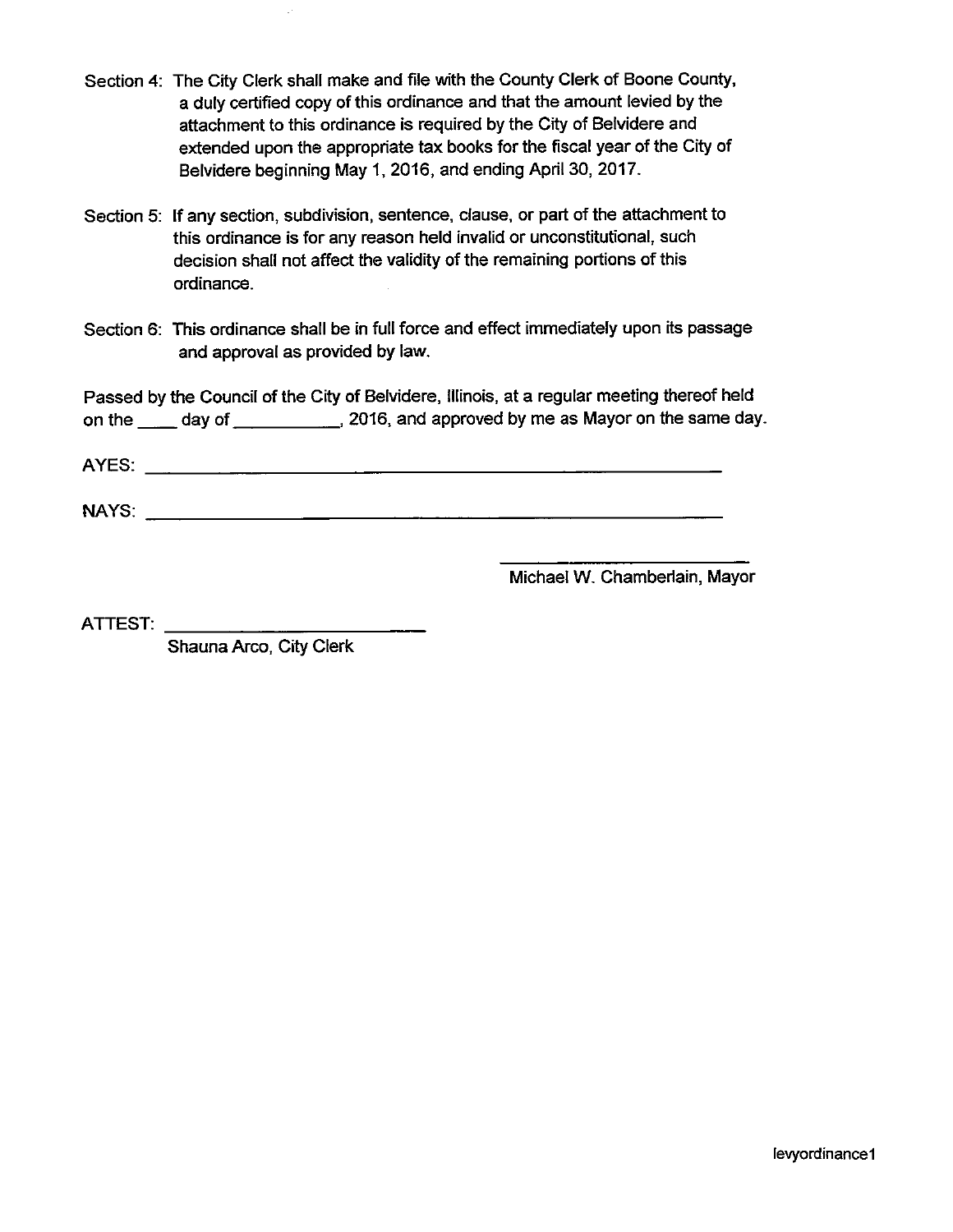#### Attachment A (Levy Ordinance # 319H)

|                                                                      |               |                | Amounts to  | Amounts   |
|----------------------------------------------------------------------|---------------|----------------|-------------|-----------|
|                                                                      |               |                | be received | to be     |
|                                                                      |               | Budget         | from other  | Raised by |
|                                                                      | Account #     | FY 17          | sources     | Tax Levy  |
| Salaries - Elected Officials                                         | 01-5-110-5000 | 207,623        |             |           |
| Salaries - Regular - FT                                              | 01-5-110-5010 | 225,850        |             | 75,000    |
| Group Health Insurance                                               | 01-5-110-5130 | 454,289        |             | 325,000   |
| Health Ins Claims Paid                                               | 01-5-110-5131 | 40,000         |             |           |
| Group Life Insurance                                                 | 01-5-110-5132 | 1,357          |             |           |
| Health Insurance Reimbursement                                       | 01-4-110-4540 | (146, 356)     |             |           |
| Meeting & Conferences                                                | 01-5-110-5154 | 15,465         |             |           |
| Subscriptions/Ed Materials<br>Gen Admin Personnel & Benefit Expenses | 01-5-110-5156 | 600<br>798 828 |             |           |
|                                                                      |               |                | 398,828     | 400,000   |
| Repairs/Maint - Bldgs                                                | 01-5-110-6010 | 48.200         |             |           |
| Repairs/Maint - Equip                                                | 01-5-110-6020 | 5.000          |             |           |
| Legal                                                                | 01-5-110-6110 | 12,900         |             | 10,000    |
| Other Professional Services                                          | 01-5-110-6190 | 2,000          |             |           |
| Telephone                                                            | 01-5-110-6200 | 13,840         |             | 0         |
| Codification                                                         | 01-5-110-6225 | 6,000          |             |           |
| <b>Other Communications</b>                                          | 01-5-110-6290 | 4,760          |             |           |
| Gen Admin Contractual Expenses                                       |               | 92,700         | 82,700      | 10,000    |
| <b>Office Supplies</b>                                               | 01-5-110-7020 | 62,900         |             |           |
| <b>Other Supplies</b>                                                | 01-5-110-7800 | 7,350          |             |           |
| <b>Gen Admin Supplies Expenses</b>                                   |               | 70,250         | 70,250      | 0         |
|                                                                      |               |                |             |           |
| Miscellaneous Expense                                                | 01-5-110-7900 | 78,960         | 78,960      |           |
| <b>Operating Transfers Out</b>                                       | 01-5-110-9999 | 537,021        | 537,021     |           |
|                                                                      |               | 615,981        | 615,981     | 0         |
| <b>Total General Administration Expenses</b>                         |               | 1,577,759      | 1,167,759   | 410,000   |
| General Fund - Audit Department                                      |               |                |             |           |
| <b>Accounting &amp; Auditing</b>                                     | 01-5-130-6100 | 33,000         |             | 20,000    |
| <b>TOTAL - AUDIT DEPARTMENT</b>                                      |               | 33,000         | 13,000      | 20,000    |
|                                                                      |               |                |             |           |
| General Fund - IMRF Department                                       |               |                |             |           |
| <b>IMRF Premium Expense</b>                                          | 01-5-140-5120 | 214,926        |             | 65,000    |
| <b>TOTAL - IMRF DEPARTMENT</b>                                       |               | 214,926        | 149,926     | 65,000    |
| General Fund - Social Security Department                            |               |                |             |           |
| <b>FICA Expense</b>                                                  | 01-5-150-5110 | 209,693        |             | 200,000   |
| Medicare Expense                                                     | 01-5-150-5112 | 137,489        |             |           |
| <b>TOTAL - SOCIAL SECURITY DEPT</b>                                  |               | 347,182        | 147, 182    | 200,000   |
| <b>General Fund - Liability Insurance Dept</b>                       |               |                |             |           |
| Insurance Premium                                                    | 01-5-160-6800 | 489,860        |             | 290,000   |
| <b>TOTAL - LIABILITY INSURANCE DEPT</b>                              |               | 489,860        | 199,860     | 290,000   |
|                                                                      |               |                |             |           |

 $\mathcal{L}$ 

 $\ddot{\phantom{0}}$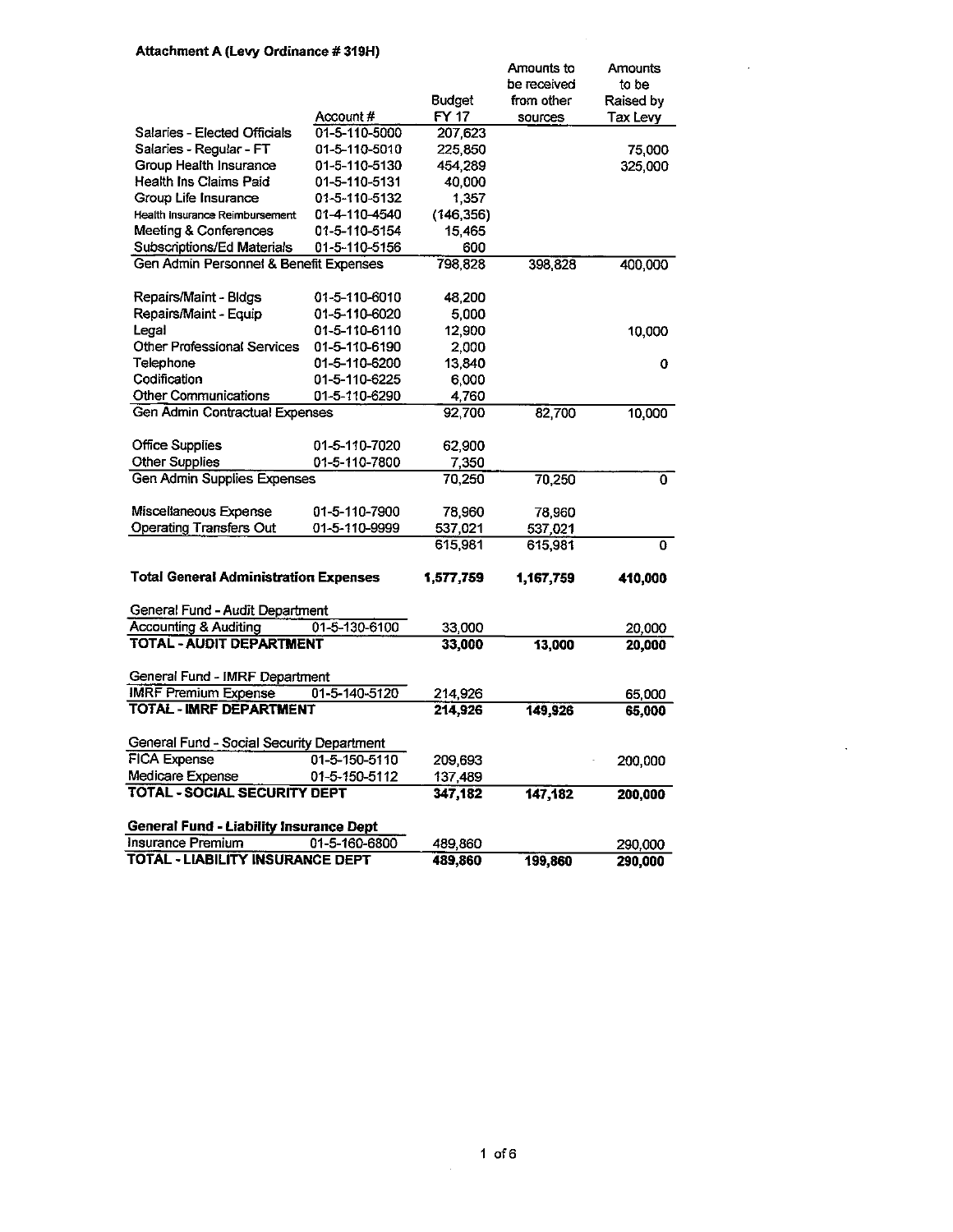|                                                                  |                                |                     | Amounts to  | Amounts           |
|------------------------------------------------------------------|--------------------------------|---------------------|-------------|-------------------|
|                                                                  |                                |                     | be received | to be             |
| <b>Police Department</b>                                         | Account #                      | Budget              | from other  | Raised by         |
| Salary - Regular - FT                                            | 01-5-210-5010                  | FY 17<br>3,431,919  | sources     | Tax Levy          |
| Overtime                                                         | 01-5-210-5040                  | 429,300             |             | 20,000<br>195,948 |
| Police Pension                                                   | 01-5-210-5122                  | 1,024,856           |             | 1,085,667         |
| Health Insurance                                                 | 01-5-210-5130                  | 800,348             |             | 327,826           |
| Dental Claims                                                    | 01-5-210-5131                  | 50,000              |             |                   |
| Uniform Allowance                                                | 01-5-210-5140                  | 64.886              |             |                   |
| Training                                                         | 01-5-210-5152                  | 64,555              |             |                   |
| Police Dept Personnel & Benefit Expenses                         |                                | 5,865,864           | 4,236,423   | 1,629,441         |
|                                                                  |                                |                     |             |                   |
| Repair/Maint-Equipment                                           | 01-5-210-6020                  | 7.425               |             |                   |
| Repair/Maint-Vehicles                                            | 01-5-210-6030                  | 107,475             |             | 90,000            |
| Telephone/Utilities                                              | 01-5-210-6200                  | 42.790              |             |                   |
| <b>Physical Exams</b>                                            | 01-5-210-6810                  | 4.270               |             |                   |
| <b>Community Policing</b>                                        | 01-5-210-6816                  | 7,950               |             |                   |
| K 9 Program Expenses<br>Police Department - Contractual Expenses | 01-5-210-6818                  | 4,700<br>174,610    | 84,610      |                   |
|                                                                  |                                |                     |             | 90,000            |
| <b>Office Supplies</b>                                           | 01-5-210-7020                  | 10,550              |             |                   |
| Gas & Oil                                                        | 01-5-210-7030                  | 120,000             |             |                   |
| <b>Operating Supplies</b>                                        | 01-5-210-7040                  | 42,285              |             |                   |
| Miscellaneous Expense                                            | 01-5-210-7900                  | 40,000              |             |                   |
| Police Department - Supplies Expense                             |                                | 212,835             | 212,835     | 0                 |
|                                                                  |                                |                     |             |                   |
| Equipment<br>Vehicles                                            | 01-5-210-8200                  | 50,245              | 50,245      |                   |
| <b>TOTAL POLICE DEPARTMENT</b>                                   | 01-5-210-8300                  | 0<br>6,303,554      | 4,584,113   | 1,719,441         |
|                                                                  |                                |                     |             |                   |
|                                                                  |                                |                     |             |                   |
| <b>Public Safety Building Department</b>                         |                                |                     |             |                   |
| Salaries - Regular - FT                                          | 01-5-215-5010                  | 657,952             |             |                   |
| Other (FICA & IMRF)                                              | 01-5-215-5079                  | 146,263             |             |                   |
| <b>Other Contractual Services</b>                                | 01-5-215-6890                  | 230.000             |             |                   |
| <b>TOTAL PUBLIC SAFETY DEPARTMENT</b>                            |                                | 1,034,215           | 1,034,215   | 0                 |
|                                                                  |                                |                     |             |                   |
|                                                                  |                                |                     |             |                   |
| <b>Fire Department</b>                                           |                                |                     |             |                   |
| Salaries - Regular - FT                                          | 01-5-220-5010                  | 2,047,477           |             | 20,000            |
| Overtime<br>Fire Pension                                         | 01-5-220-5040                  | 203,250             |             | 100,000           |
|                                                                  | 01-5-220-5124                  | 796,892             |             | 968,767           |
| Health Insurance                                                 | 01-5-220-5130                  | 458,233             |             | 350,000           |
| Dental Insurance                                                 | 01-5-220-5131<br>01-5-220-5140 | 35,000              |             |                   |
| Uniform Allowance<br>Training                                    | 01-5-220-5152                  | 35,500              |             |                   |
| Fire Depart Personnel & Benefits Expenses                        |                                | 30,540<br>3,606,892 | 2,168,125   | 1,438,767         |
|                                                                  |                                |                     |             |                   |
| Repair/Maint-Bldg                                                | 01-5-220-6010                  | 54,050              |             |                   |
| Repair/Maint-Vehicles                                            | 01-5-220-6030                  | 54,200              |             | 30,000            |
| Telephone/Utilities                                              | 01-5-220-6200                  | 13,060              |             |                   |
| <b>Physical Exams</b>                                            | 01-5-220-6810                  | 2,500               |             |                   |
| Fire Prevention                                                  | 01-5-220-6822                  | 10,000              |             |                   |
| Fire Department - Contractual Expenses                           |                                | 133,810             | 103,810     | 30,000            |
|                                                                  |                                |                     |             |                   |
|                                                                  | 01-5-220-7020                  | 16,830              |             |                   |
| <b>Office Supplies</b><br>Gas & Oil                              | 01-5-220-7030                  | 20,000              |             |                   |
| <b>Operating Supplies</b>                                        | 01-5-220-7040                  | 6,000               |             |                   |
| Miscellaneous Expense                                            | 01-5-220-7900                  | 1,000               |             |                   |
| Fire Department - Supplies Expenses                              |                                | 43,830              | 43,830      | 0                 |
| Equipment<br>TOTAL FIRE DEPARTMENT                               | 01-5-220-8200                  | 50,530<br>3,835,062 |             |                   |

 $\ddot{\phantom{a}}$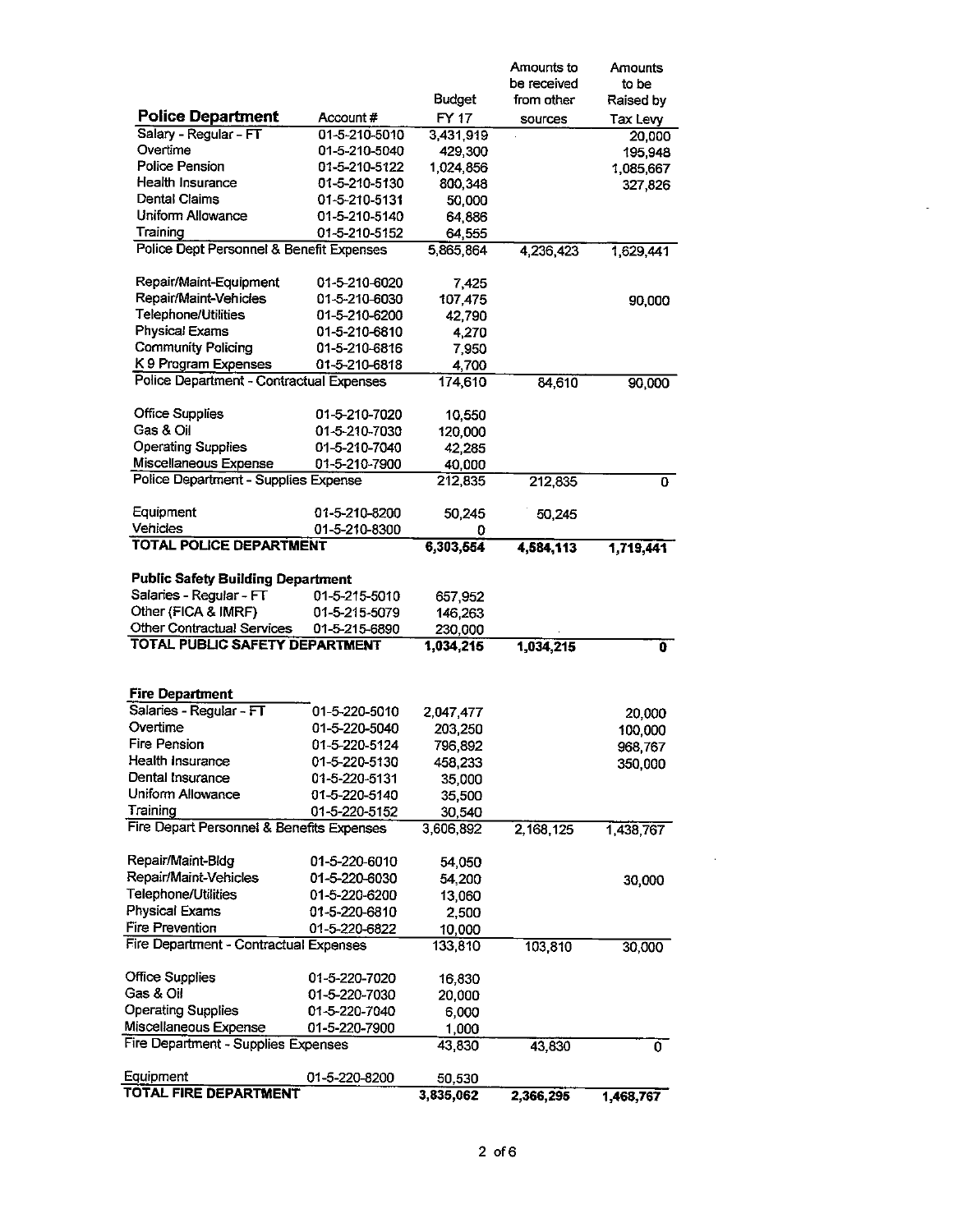|                                                       |               | <b>Budget</b> | Amounts to<br>be received<br>from other | Amounts<br>to be<br>Raised by |
|-------------------------------------------------------|---------------|---------------|-----------------------------------------|-------------------------------|
| <b>Police &amp; Fire Commission Department</b>        | Account#      | FY 17         | sources                                 | Tax Levy                      |
| <b>Physical Exams</b>                                 | 01-5-225-6810 | 18,750        |                                         |                               |
| <b>Other Contractual Services</b>                     | 01-5-225-6890 | 8,835         |                                         |                               |
| <b>TOTAL - POLICE &amp; FIRE COMMISSION</b>           |               | 27,585        | 27,585                                  | 0                             |
| <b>Community Development</b>                          |               |               |                                         |                               |
| Salaries-Regular - FT                                 | 01-5-230-5010 | 216,459       |                                         |                               |
| <b>FICA</b>                                           | 01-5-230-5079 | 16,559        |                                         |                               |
| <b>IMRF</b>                                           | 01-5-230-5120 | 27,955        |                                         |                               |
| Health Ins Expense                                    | 01-5-230-5130 | 70,269        |                                         |                               |
| Dental Insurance                                      | 01-5-230-5131 | 4.000         |                                         |                               |
| Training                                              | 01-5-230-5152 | 6,000         |                                         |                               |
| <b>Building Dept Personnel &amp; Benefits Expense</b> |               | 341,242       | 341,242                                 |                               |
| Repair/Maint - Equip                                  | 01-5-230-6020 | 5,000         |                                         |                               |
| <b>Other Professional Services</b>                    | 01-5-230-6190 | 46,000        |                                         |                               |
| <b>Telephone</b>                                      | 01-5-230-6200 | 3,000         |                                         |                               |
| Postage                                               | 01-5-230-6210 | 1,500         |                                         |                               |
| Printing & Publishing                                 | 01-5-230-6220 | 1,750         |                                         |                               |
| <b>Building Department - Contractual Expenses</b>     |               | 57,250        | 57,250                                  | 0                             |
| <b>Office Supplies</b>                                | 01-5-230-7020 | 5,960         |                                         |                               |
| Gas & Oil                                             | 01-5-230-7030 | 2,765         |                                         |                               |
| Miscellaneous Expense                                 | 01-5-230-7900 | 2,000         |                                         |                               |
| <b>Operating Transfer Out</b>                         | 01-5-230-9999 | $\rightarrow$ |                                         |                               |
| <b>Building Department - Supplies Expenses</b>        |               | 10,725        | 10,725                                  | 0                             |
| TOTAL BUILDING DEPARTMENT                             |               | 409,217       | 409,217                                 | 0                             |
| Civil Defense Department                              |               |               |                                         |                               |
| Miscellaneous Expense                                 | 01-5-240-7900 | 5,800         |                                         | 7.000                         |
|                                                       |               |               |                                         |                               |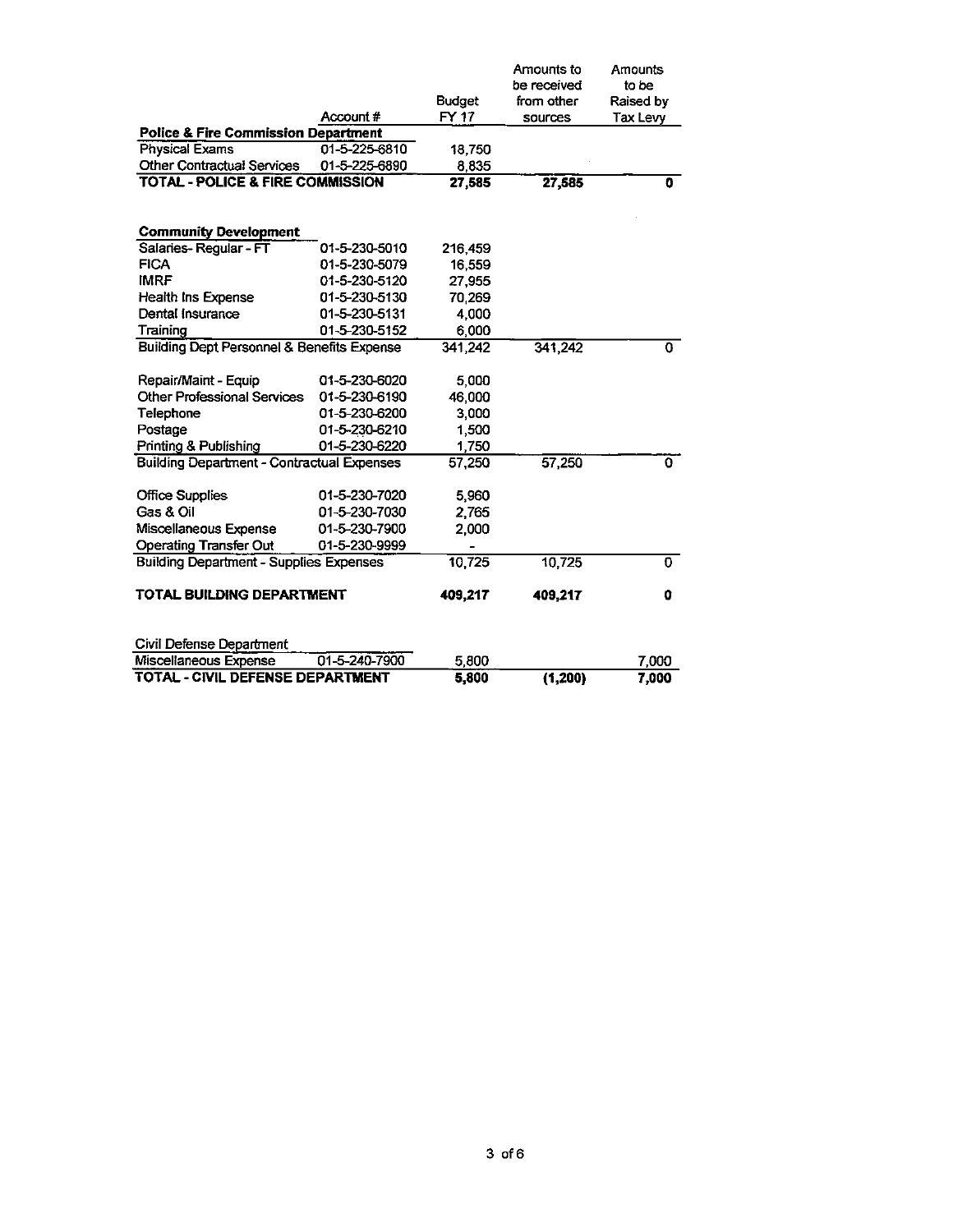|                                                           |               | <b>Budget</b>    | Amounts to<br>be received<br>from other | Amounts<br>to be<br>Raised by |
|-----------------------------------------------------------|---------------|------------------|-----------------------------------------|-------------------------------|
| <b>Street Department</b>                                  | Account#      | <b>FY17</b>      | sources                                 | Tax Levy                      |
| Salaries - Regular - FT                                   | 01-5-310-5010 | 588,550          |                                         | 132,750                       |
| Overtime                                                  | 01-5-310-5040 | 40,000           |                                         |                               |
| Health Insurance                                          | 01-5-310-5130 | 217,123          |                                         |                               |
| <b>Uniform Allowance</b>                                  | 01-5-310-5140 | 15,000           |                                         |                               |
| Training                                                  | 01-5-310-5152 | 1,500            |                                         |                               |
| Street Dept - Personnel & Benefits Expenses               |               | 862,172          | 729,422                                 | 132,750                       |
| Repair/Maint - Storm Drain                                | 01-5-310-6001 | 25,000           |                                         |                               |
| Repair/Maint - St/Parking Lot 01-5-310-6002               |               | 90,500           |                                         | 60,000                        |
| Repair/Maint - Sidewalk/Curb 01-5-310-6003                |               | 50,000           |                                         | 20,000                        |
| Repair/Maint - Building                                   | 01-5-310-6010 | 15,000           |                                         |                               |
| Repair/Maint - Equipment                                  | 01-5-310-6020 | 130,000          |                                         | 80,000                        |
| Repair/Maint - Traffic Signal                             | 01-5-310-6024 | 43,000           |                                         | 20,000                        |
| Telephone/Utilities                                       | 01-5-310-6200 | 6,000            |                                         |                               |
| Leaf Clean-up/Removal                                     | 01-5-310-6826 | 15,000           |                                         |                               |
| Street Department - Contractual Expenses                  |               | 374,500          | 194,500                                 | 180,000                       |
| Maintenance Supplies                                      | 01-5-310-7010 | 0                |                                         |                               |
| <b>Office Supplies</b>                                    | 01-5-310-7020 | 6,600            |                                         |                               |
| Gas & Oil                                                 | 01-5-310-7030 | 85,000           |                                         |                               |
| <b>Operating Supplies</b>                                 | 01-5-310-7040 | 20,000           |                                         |                               |
| Miscellaneous Expense                                     | 01-5-310-7900 |                  |                                         |                               |
| <b>Street Department - Supplies Expenses</b>              |               | 111,600          | 111,600                                 | O.                            |
| Equipment                                                 | 01-5-310-8200 | 0                |                                         |                               |
| <b>TOTAL STREET DEPARTMENT</b>                            |               | 1,348,272        | 1,035,522                               | 312,750                       |
| Street Lighting                                           |               |                  |                                         |                               |
| Repair/ Maint - Street Light                              | 01-5-330-6022 | 20,000           |                                         |                               |
| Street Lighting - electricity                             | 01-5-330-6310 | 330,000          |                                         | 200,000                       |
| <b>TOTAL STREET LIGHTING</b>                              |               | 350,000          | 150,000                                 | 200,000                       |
|                                                           |               |                  |                                         |                               |
| <b>Garbage Department</b>                                 |               |                  |                                         |                               |
| Miscellaneous Expenses<br><b>TOTAL GARBAGE DEPARTMENT</b> | 01-5-335-7900 | 51,000<br>51,000 | 6,000                                   | 45,000<br>45,000              |
|                                                           |               |                  |                                         |                               |
| Forestry Department                                       |               |                  |                                         |                               |
| Repair/ Maint - Other                                     | 01-5-340-6090 | 0                |                                         |                               |
| Tree Removal or Purchase                                  | 01-5-340-6850 | 100,000          |                                         | 35,000                        |
| Miscellaneous Expense                                     | 01-5-340-7900 | 1,000            |                                         | 0                             |
| TOTAL FORESTRY DEPARTMENT                                 |               | 101,000          | 66,000                                  | 35,000                        |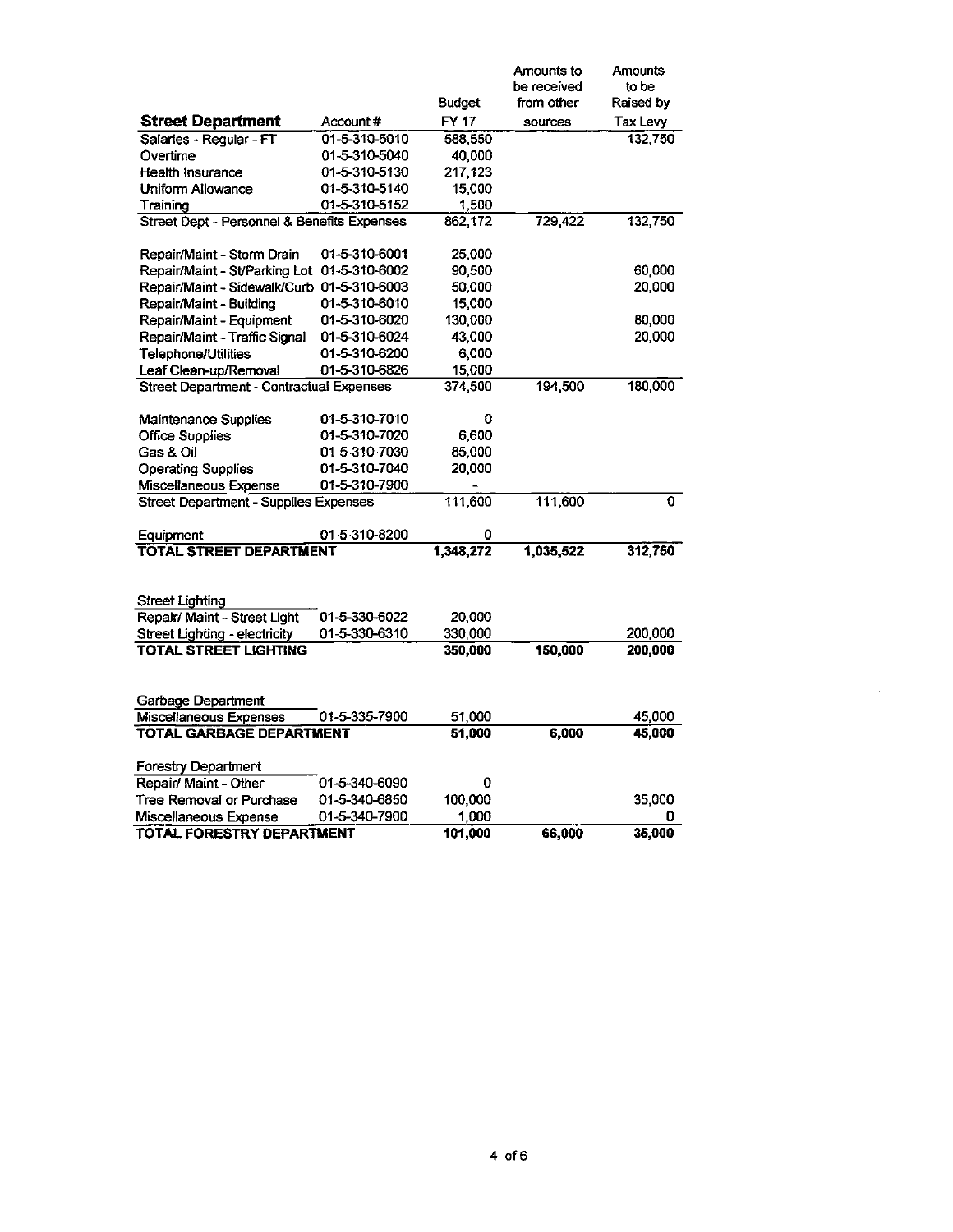|                                                        | Account#      | <b>Budget</b><br>FY 17                            | Amounts to<br>be received<br>from other | Amounts<br>to be<br>Raised by |                     |
|--------------------------------------------------------|---------------|---------------------------------------------------|-----------------------------------------|-------------------------------|---------------------|
| <b>Engineering Department</b>                          |               |                                                   | sources                                 | Tax Levy                      |                     |
| Repair/ Maint - Vehicles                               | 01-5-360-6030 | 0                                                 |                                         |                               |                     |
| Engineering                                            | 01-5-360-6140 | 27,000                                            |                                         |                               |                     |
| <b>Subdivision Expense</b>                             | 01-5-360-6824 | 10,000                                            |                                         |                               |                     |
| <b>Office Supplies</b>                                 | 01-5-360-7020 | 8,900                                             |                                         |                               |                     |
| Gas & Oil                                              | 01-5-360-7030 |                                                   |                                         |                               |                     |
| TOTAL - ENGINEERING DEPARTMENT                         |               | 45,900                                            | 45,900                                  | 0                             |                     |
| <b>Health / Social Services</b>                        |               |                                                   |                                         |                               |                     |
| <b>Council on Aging</b>                                | 01-5-410-6830 | 33,000                                            |                                         |                               |                     |
| Demolition / Nuisance                                  | 01-5-410-6832 | 5,000                                             |                                         |                               |                     |
| <b>TOTAL - HEALTH / SOCIAL SERVICES</b>                |               | 38,000                                            | 38,000                                  | 0                             |                     |
| <b>Economic Development</b>                            |               |                                                   |                                         |                               |                     |
| Consulting                                             | 01-5-610-6120 | 0                                                 |                                         |                               |                     |
| <b>Planning Dept Services</b>                          | 01-5-610-6150 | 55,500                                            |                                         |                               |                     |
| Economic / Business                                    | 01-5-610-6840 | 73,000                                            |                                         |                               |                     |
| Tourism                                                | 01-5-610-6842 | 5,000                                             |                                         |                               |                     |
| <b>Historic Preservation</b>                           | 01-5-610-6844 | 12,800                                            |                                         |                               |                     |
| TOTAL - ECONOMIC DEVELOPMENT                           |               | 146,300                                           | 146,300                                 | 0                             |                     |
| Utility Tax                                            |               |                                                   |                                         |                               |                     |
| Columbia Avenue                                        | 01-5-751-8040 | 450,000                                           |                                         |                               |                     |
| Downtown Streetscape                                   | 01-5-751-8052 | 700,000                                           |                                         |                               |                     |
| Downtown Pavement Project 01-5-751-8054                |               | 500,000                                           |                                         |                               |                     |
| <b>TOTAL - Utility Tax</b>                             |               | 1,650,000                                         | 1,650,000                               | 0                             |                     |
| TOTAL GENERAL FUND EXPENSES                            |               | 18,008,633                                        | 13,235,675                              | 4,772,958                     |                     |
|                                                        |               |                                                   |                                         |                               |                     |
| REF: General Corporate Tax                             |               | (65 ILCS Para 5/8-3-1)                            |                                         |                               | 1,681,524           |
| REF: Municipal Audit Tax<br>REF: Police Protection Tax |               | (65 ILCS Para 5/8-8-8)                            |                                         |                               | 20,000              |
| <b>REF: Police Pension</b>                             |               | (65 ILCS Para 5/11-1-3)<br>(40 ILCS Para 5/3-125) |                                         |                               | 20,000<br>1,085,667 |
| REF: Fire Protection Tax                               |               | (65 ILCS Para 5/11-7-1)                           |                                         |                               | 20,000              |
| <b>REF: Fire Pension</b>                               |               | (40 ILCS Para 5/4-118)                            |                                         |                               | 968,767             |
| <b>REF: Street Lighting Tax</b>                        |               | (65 ILCS Para 5/11-80-5)                          |                                         |                               | 200,000             |
| REF: Street & Bridge Tax                               |               |                                                   | (65 ILCS Para 5/11-81-1 & 2)            |                               | 60,000              |
| REF: Tort Judgements (legal)                           |               | (745 ILCS Para 10/9-107)                          |                                         |                               | 75,000              |
| REF: Unemployment Insurance                            |               | (745 ILCS Para 10/9-107)                          |                                         |                               | O                   |
| <b>REF: Liability Insurance</b>                        |               | (745 ILCS Para 10/9-107)                          |                                         |                               | 290,000             |
| REF: Forestry Program Tax                              |               | (65 ILCS Para 5/11-73-1)                          |                                         |                               | 35,000              |
| REF: Garbage Tax                                       |               | (65 ILCS Para 5/11-19-4)                          |                                         |                               | 45,000              |
| REF: Social Security Tax                               |               | (65 ILCS Para 5/21-110)                           |                                         |                               | 200,000             |
| REF: Illinois Muni Retirement Fund                     |               | (40 ILCS Para 5/7-171)                            |                                         |                               | 65,000              |
| REF: Emergency Services &                              |               |                                                   |                                         |                               |                     |
| <b>Disaster Operations</b>                             |               | (65 ILCS Para 5/8-3-16)                           |                                         |                               | 7,000<br>4,772,958  |

 $\langle \cdot \rangle$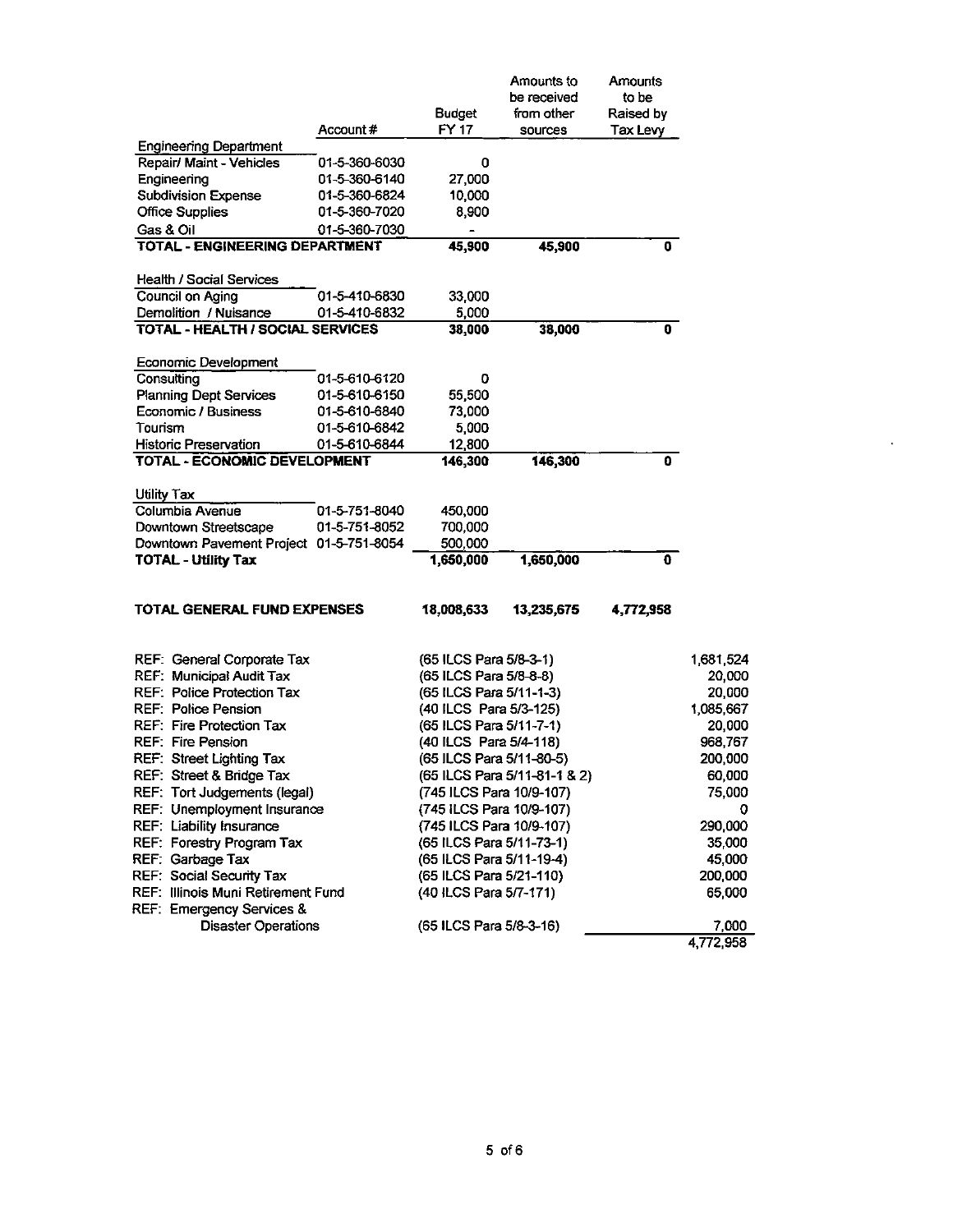|                                |        | <b>Budget</b><br>FY 17 | Amounts to<br>be received<br>from other<br>sources | Amounts<br>to be<br>Raised by<br>Tax Levy |           |
|--------------------------------|--------|------------------------|----------------------------------------------------|-------------------------------------------|-----------|
| <b>Library Operations (18)</b> |        |                        |                                                    |                                           |           |
| <b>Total Expenditures</b>      |        | 855,000                | 168,434                                            | 686,566                                   |           |
| REF: Library Tax               |        |                        | $(75$ ILCS Para $(s)$ 5/3-1 & 4)                   |                                           | 686,566   |
| Capital Projects Fund (41)     |        |                        |                                                    |                                           |           |
| <b>Total Expenditures</b>      |        | 40,000                 | 0                                                  | 40,000                                    |           |
| <b>REF: Public Benefit Tax</b> |        |                        | (65 ILCS Para(s) 5/9-2-39 & 49)                    |                                           | 40,000    |
| <b>Other Funds</b>             | Fund # |                        |                                                    |                                           |           |
| Water / Sewer Fund             | 61     | 7,127,308              | 7,127,308                                          | 0                                         |           |
| Motor Fuel Tax                 | 10     | 685,000                | 685,000                                            | 0                                         |           |
| Escrow / Land Cash             | 91     | 15,000                 | 15,000                                             | 0                                         |           |
| Bely Mail TIF Bond/int         | 14     |                        |                                                    | 0                                         |           |
| Kishwaukee II                  | 15     | o                      | Ω                                                  | 0                                         |           |
| Special Serv Area #2 & #3      | 16     | 27,000                 | 27,000                                             | 0                                         |           |
| Kishwaukee River T I F         | 13     | 20,000                 | 20,000                                             | 0                                         |           |
| Downtown T I F                 | 12     | 0                      | n                                                  | 0                                         |           |
| Police Pension Fund            |        | 1 177 343              | 1,177,343                                          | 0                                         |           |
| Firefighters' Pension Fund     |        | 1 239 790              | 1,239,790                                          | 0                                         |           |
| TOTAL EXPENDITURES             |        | 29,195,074             | 23,695,550                                         | 5,499,524                                 | 5,499,524 |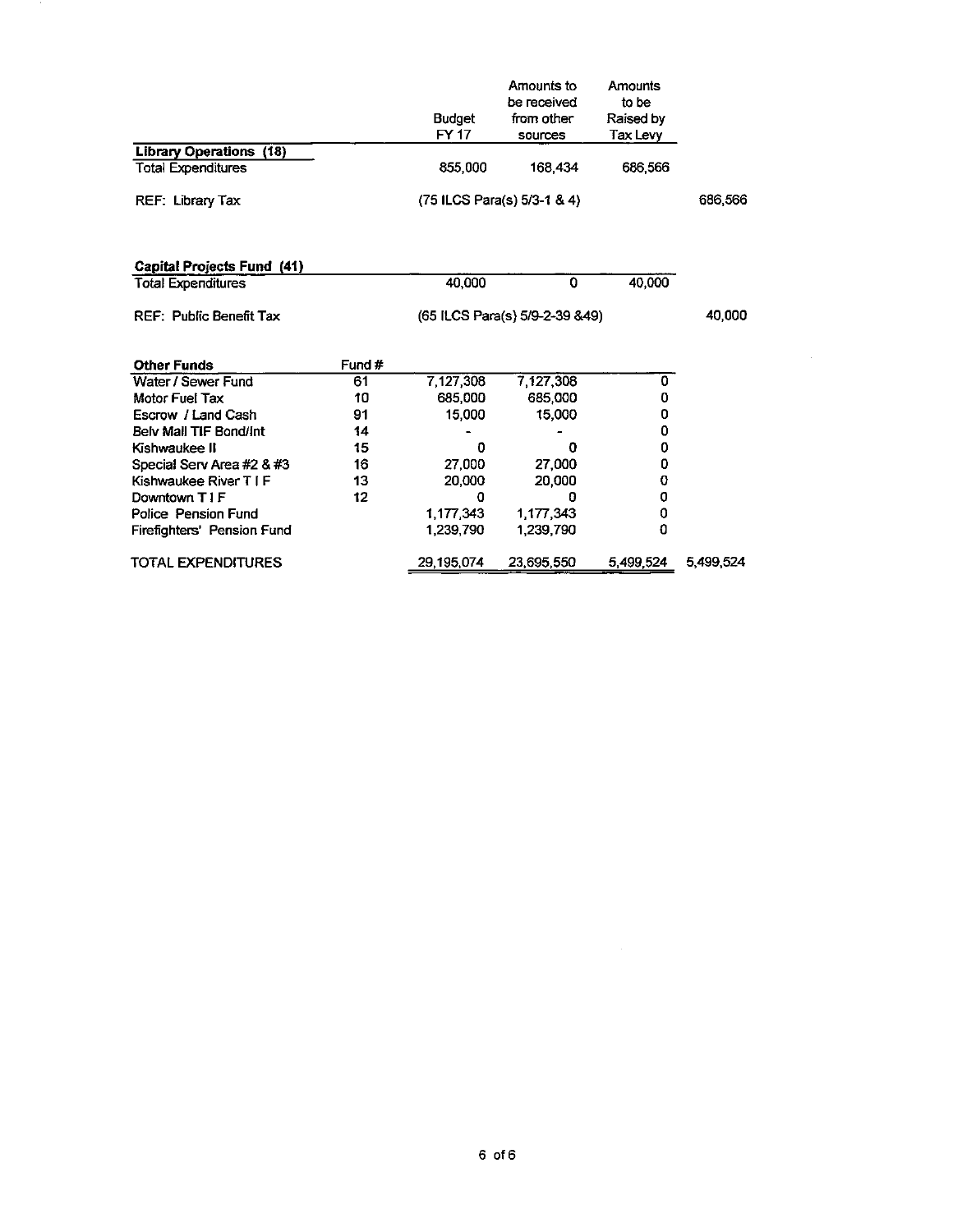# TAX LEVY ORDINANCE

## ORDINANCE NO 320H.

AN ORDINANCE MAKING A LEVY AND PROVIDING FOR A SPECIAL SERVICE AREA #2 TAX IN THE CITY OF BELVIDERE, BOONE COUNTY, ILLINOIS, FOR THE FISCAL YEAR BEGINNING MAY 1, 2016, AND ENDING APRIL 30, 2017.

BE IT ORDAINED BY THE CITY COUNCIL OF THE CITY OF BELVIDERE, ILLINOIS, as follows:

Section 1: That there is hereby levied for the City of Belvidere, Illinois, for the Special Service Area #2, a tax not to exceed . 12% of the full, fair cash value of all taxable property within the Special Service Area #2, as assessed and equalized pursuant to the statute for the current year.

Section 2: That the City Clerk of the City of Belvidere shall file with the County Clerk of Boone County, Illinois a certified copy of the ordinance.

Section 3: That this ordinance shall be in full force and effect from and after its passage and approval according to law.

PASSED by the City Council of the City of Belvidere, Illinois, this day of **2016, and approved by me as Mayor on the same day.** 

AYES:

NAYS: **NAYS: NAYS: NAYS: NAYS: NAYS: NAYS: NAYS: NAYS: NAYS: NAYS: NAYS: NAYS: NAYS: NAYS: NAYS: NAYS: NAYS: NAYS: NAYS: NAYS: NAYS: NAYS: NAYS: NAYS: NAYS: NAYS: NAYS:**

APPROVED:

**Mayor** 

ATTEST: